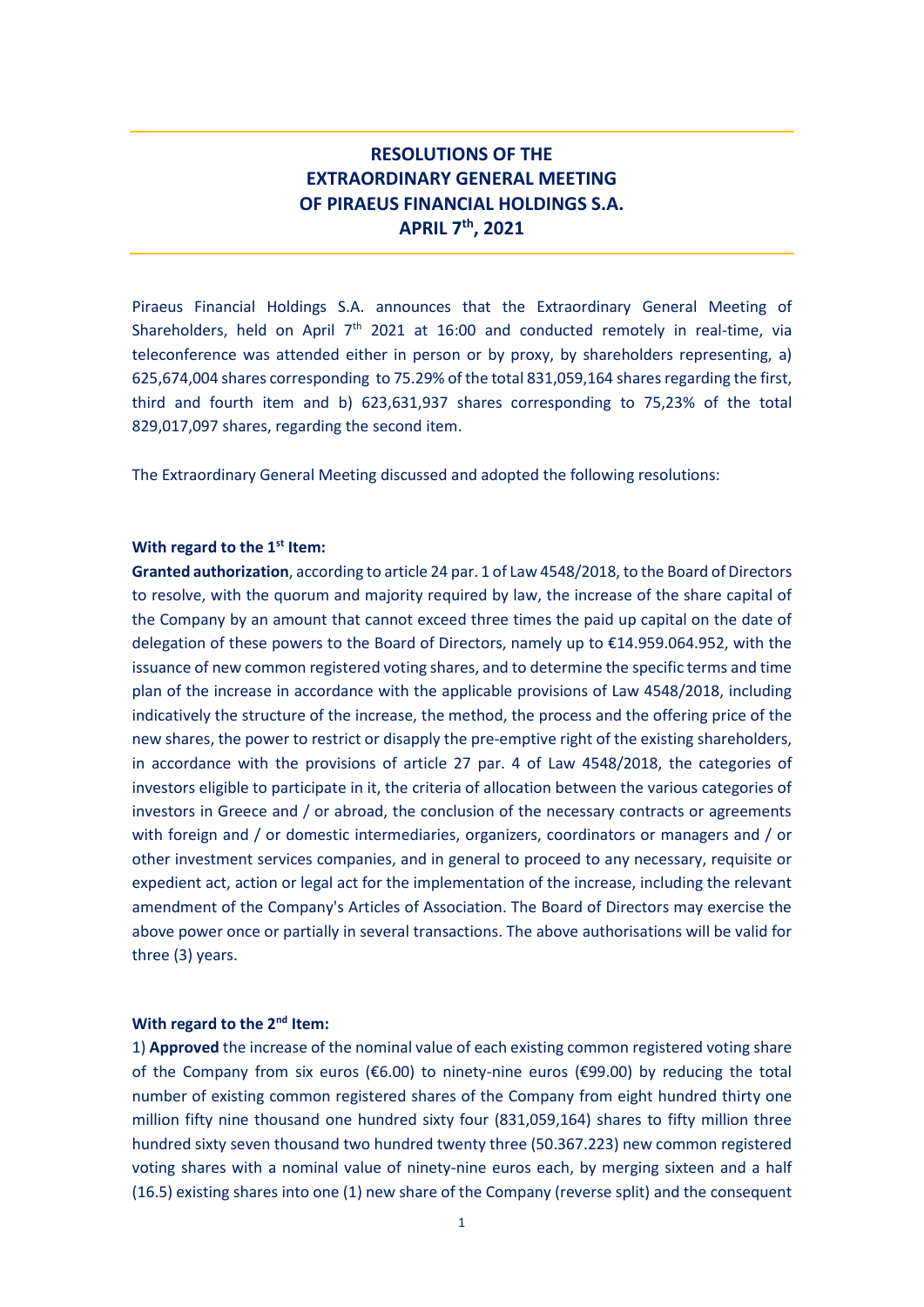increase of the share capital of the Company by the amount of ninety-three euros (€93.00) by capitalizing part of the existing "share premium" reserve, with the purpose of achieving an integer number of new shares.

**2) Authorized** the Board of Directors of the Company a) for the implementation of the decision of the General Meeting, and, if necessary, for the specialization and finalization of the terms and procedure of the reverse split, and the capitalization of part of the above reserve, for the purpose of achieving an integer number of shares, as well as for any related issue, b) to decide and regulate any fractional rights in shares, b) to combine (if it deems appropriate) the decision on the present item on the agenda with the decision on item 3, so that a single approval be obtained from the competent authorities as well as d) to supplement / modify the relevant figures in the respective amendment of the Articles of Association.

**3) Approved** the respective amendment of articles 5 and 25 of the Articles of Association of the Company regarding the share capital, and **authorized** the Board of Directors to take any decision and to take any action of adaptation and / or supplementation of these articles, with the appropriate relevant amounts and sizes, in accordance with the above decisions of the General Meeting for the completion of the amendment of the Articles of Association.

**4) Authorized** executives of the Company and of Piraeus Bank for the signing and submission of any required document before the public authorities and bodies and for the execution of all necessary actions for the implementation of the above decisions.

## **With regard to the 3rd Item:**

**1) Approved** the reduction of the share capital of the Company by the amount of four billion nine hundred thirty five million nine hundred eighty seven thousand eight hundred fifty four euros (€4,935,987,854.00) by reducing the nominal value of each common share from ninetynine euros (€99.00) to one euro (€1.00), without altering the total number of common registered shares of the Company, as such figure will have been determined following the corporate actions included in Item 2 of the agenda, and the formation of an equivalent special reserve of article 31 par. 2 of Law 4548/2018.

**2) Granted authorization** to the Board of Directors for the implementation of the relevant decision of the General Meeting and, if required, for the specialization and finalization of the terms and procedure of the above reduction.

**3) Approved** the amendment of articles 5 and 25 of the Articles of Association of the Company as a consequence of the above reduction of the share capital, and **authorized** the Board of Directors to take any decision and to take any action of adaptation and / or supplementation of these articles, with the appropriate relevant amounts and sizes, in accordance with the above decisions of the General meeting for the completion of the amendment of the Articles of Association.

**4) Authorized** executives of the Company and Piraeus Bank for the signing and submission of any required document before the public authorities and bodies and for the execution of all necessary actions for the implementation of the above decisions.

# **With regard to the 4th Item:**

**1) Granted authorization** to the Board of Directors of the Company to establish a five (5) year stock option plan in accordance with the provisions of article 113 par.4 of Law 4548/2018 to executives and employees of the Company and its affiliated companies, within the meaning of